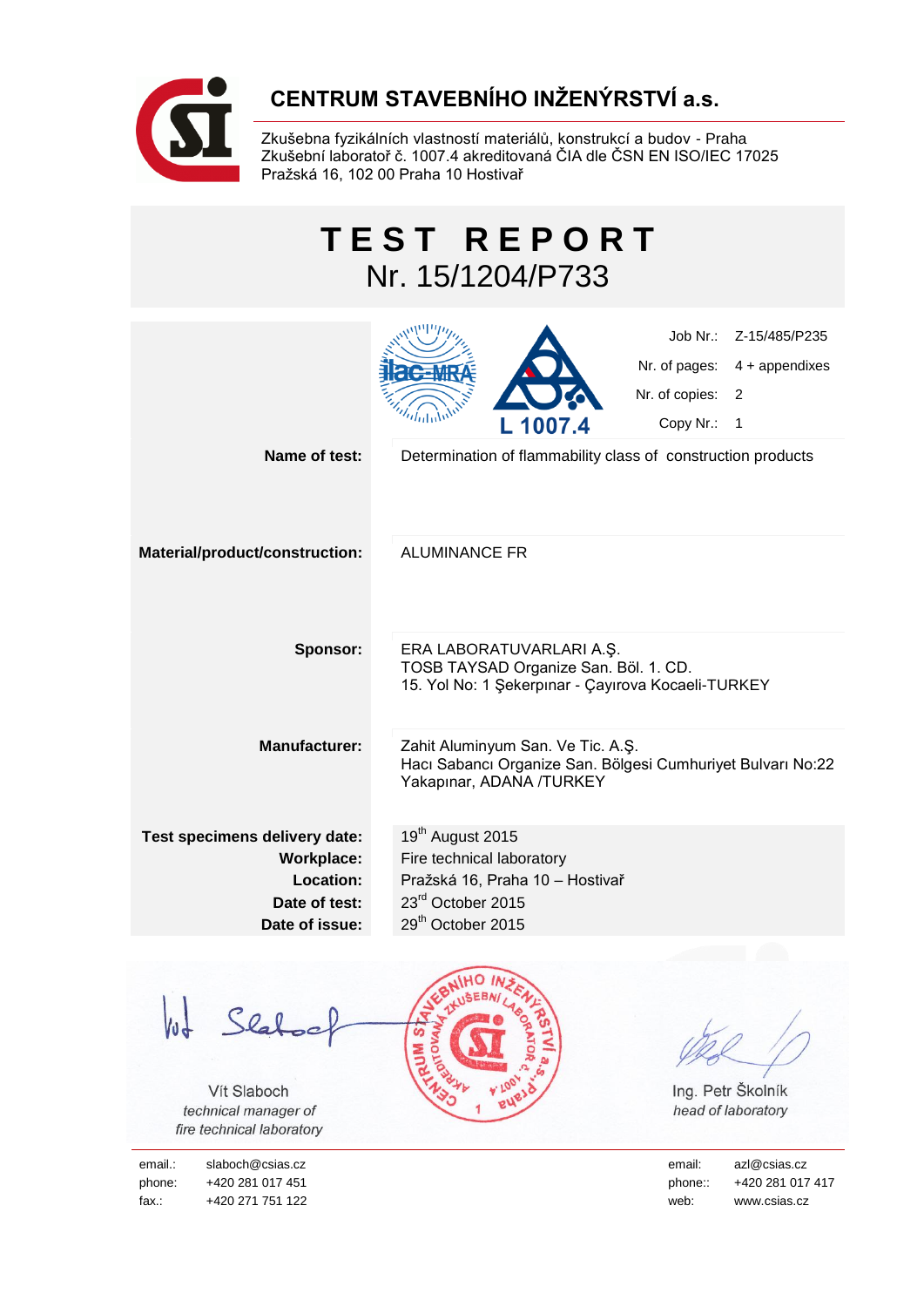

## **1. Test assignment**

The test has been done on the base of order issued on  $3<sup>rd</sup>$  September 2015.

#### **2. Test methods**

| Fire behaviour of building materials and elements "Brandschacht".               |
|---------------------------------------------------------------------------------|
|                                                                                 |
| Fire behaviour of building materials and building components - Part 16:         |
| Fire behaviour of building materials and building components - Part 1: Building |
|                                                                                 |

#### **3. Test specimens**

The test specimens were delivered by manufacturer. Marking of the test specimens in laboratory: 15/P733/1-3.

Composition: Painted aluminuim plates, thermoplastic core: % 70 Mg  $(OH)_2$  %30 PE Thickness of Filler material :3 mm

Consumption of paint: 0,076 kg /m<sup>2</sup>

Thickness of paint: 20 μm

Primer+paint:28 μm

Mass per unit area of aluminium plate: 1.4 kg /  $m^2$ 

Appearance: Aluminium composite board. Thickness 4 mm, mass per unit area 7,66 kg/m<sup>2</sup>. Face side white, back side gold. Test specimens 1 and 2 exposed from face side, test specimen 3 exposed from back side.

Fixing method: Fixed on the metal holder according to DIN 4102-15, table 1, detail 1.

#### **4. Test equipment**

1) Test device according to DIN 4102 teil 15 .Brandschacht" (Reg. Nr. 744)

- 2) Yardstick (Reg. Nr. 148)
- 3) Digital stop watch (Reg. Nr. 4)
- 4) Flow meter (Reg. Nr. 300)
- 5) Flow meter (Reg. Nr. 301)
- 6) Thermometer / relative humidity meter (Reg. Nr. 74)
- 7) Digital anemometer (Reg. Nr. 67)
- 8) AD converter (Reg. Nr. 45)
- 9) Weighing scale OWA Labor (Reg. Nr. 6)
- 10) Non-coated thermocouple 0,5 mm (Reg. Nr. 119)
- 11) Non-coated thermocouple 0,5 mm (Reg. Nr. 120)
- 12) Non-coated thermocouple 0,5 mm (Reg. Nr. 121)
- 13) Non-coated thermocouple 1,5 mm (Reg. Nr. 122)
- 14) Non-coated thermocouple 1,5 mm (Reg. Nr. 123)
- 15) Non-coated thermocouple 1,5 mm (Reg. Nr. 134)
- 16) Non-coated thermocouple 1,5 mm (Reg. Nr. 135)

#### **5. Test results and conclusion**

Conditioning: 14 days at temperature  $T = (23 \pm 2) °C$  relative humidity RH =  $(50 \pm 3) %$ Testing conditions in laboratory:  $T = 23 \degree C$  relative humidity RH = 32 %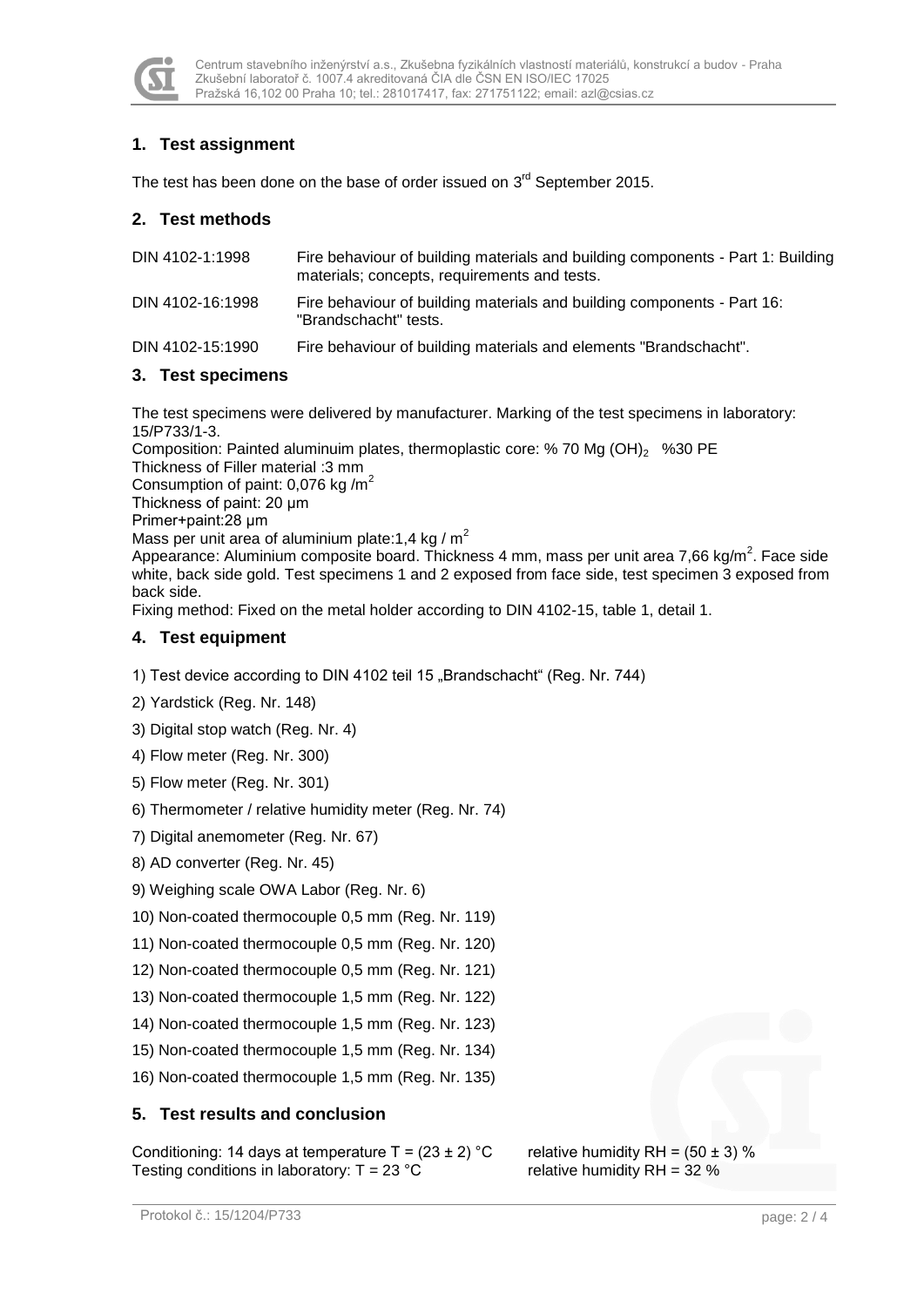

| Measuring and observations                                                    | Test specimen No. |                |                |
|-------------------------------------------------------------------------------|-------------------|----------------|----------------|
|                                                                               | 1                 | $\overline{2}$ | 3              |
| Residual length of the every test specimen<br>[cm]                            | 52, 55, 54, 53    | 56, 56, 53, 52 | 52, 57, 54, 56 |
| Residual length average value of the test<br>specimen<br>[cm]                 | 53,5              | 54,3           | 54,8           |
| $[^{\circ}C]$<br>The highest smoke temperature                                | 185,5             | 179,5          | 181,6          |
| Time to accomplish of the highest temperature<br>of the smoke<br>[min:s]      | 10:00             | 9:57           | 9:51           |
| The highest flame level above the bottom edge<br>of the test specimen<br>[cm] | 40                | 40             | 40             |
| Time to accomplish the highest flame level<br>[min:s]                         | 10:00             | 10:00          | 10:00          |
| Smoke production<br>[% . min]                                                 | 4,7               | 4,8            | 5,1            |
| Maximum light attenuation<br>[%]                                              | 1,2               | 1,2            | 1,8            |
| Time to accomplish the maximum smoke<br>density<br>[min:s]                    | 9:55              | 9:47           | 9:58           |
| Time of sustained burning after end of test [s]                               | 8                 | 6              | 11             |
| Time of gloving after end of test<br>[s]                                      | 0                 | 0              | 0              |
| Flaming droplets / particles<br>[yes/no]                                      | no                | no             | no             |
| Burning time of fallen particles<br>[s]                                       | $(\cdot)$         | $(\cdot)$      | $(\cdot)$      |

### **Testing according to DIN 4102-1:1198, clause 6.2.5 (Baustoffklasse B2):**

The product *ALUMINANCE FR* does comply with requirements given in DIN 4102 – 1:1998 for B2 classification. Measured values and test results are showed in the Test report No. 15/407/P157 issued on 23<sup>rd</sup> February 2015 by CSI a.s, Fire technical laboratory.

#### **Conclusion:**

The tested sample of *ALUMINANCE FR* **does comply** with requirements given in the standard DIN 4102 – 1 for classification:

**DIN 4102-B1.**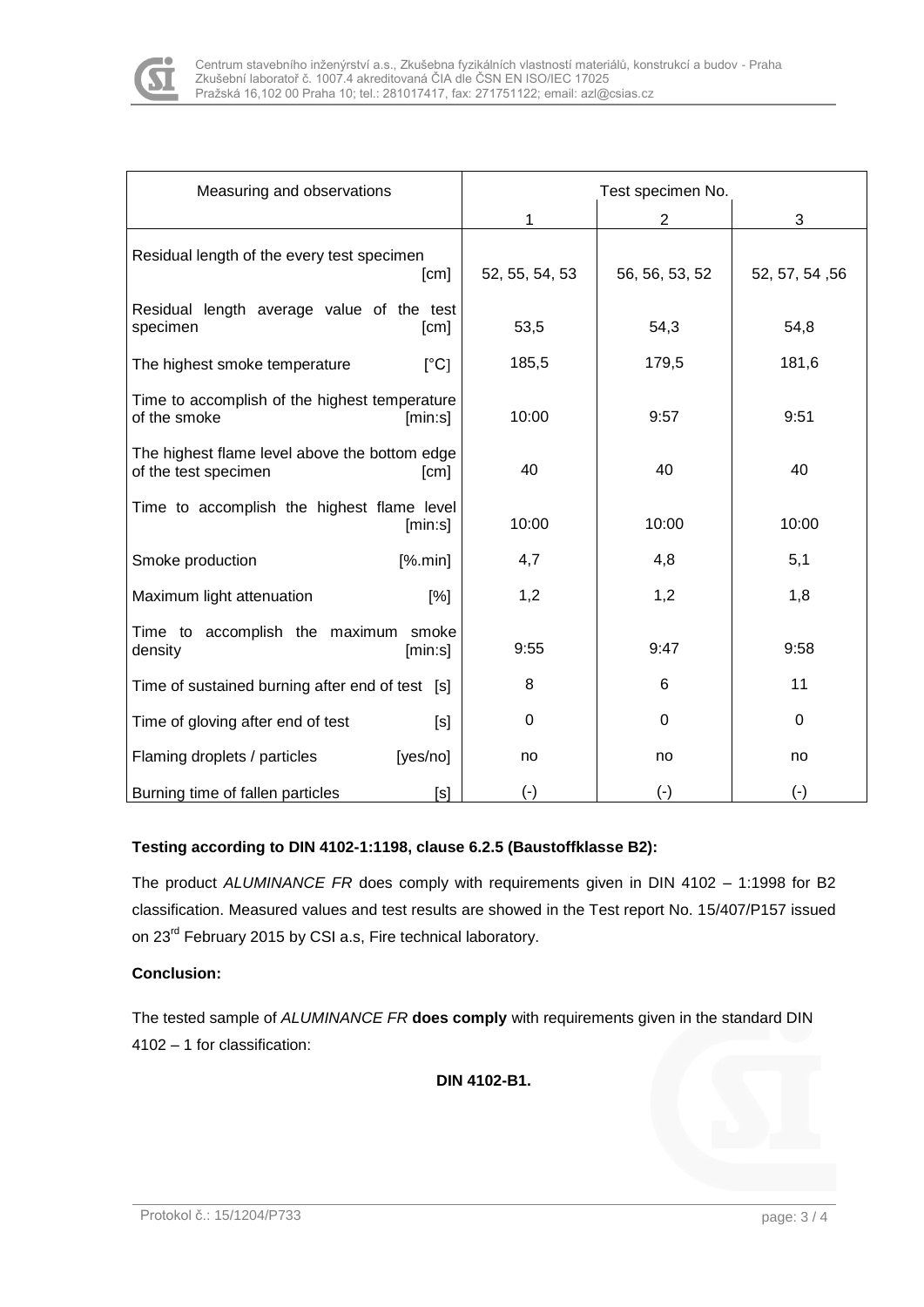

#### **6. Measurement uncertainty**

Expanded measurement uncertainty of length is  $\pm$  4,0 cm.

Expanded measurement uncertainty of smoke density is  $\pm$  9,8 s.

Expanded measurement uncertainty of temperature ± 5,8 °C.

Mentioned expanded uncertainties are obtained by multiplying the standard uncertainties by a coverage factor k=2, which corresponded to a level of confidence of 95 %. Standard uncertainties have been determined in accordance with document "EA 4/02".

#### **7. Declaration**

The test results relate to the behaviour of the test specimen of a product under the particular conditions of the test; they are not intended to be the sole criterion for assessing the potential fire hazard of the product of use. The results of tests are concerned only with the subject of testing. The test report shall be reproduced in full only.

Measured by: Pavel Martan

 $\sqrt{2}$ 

Test report prepared by: Vít Slaboch

Distribution of test reports:

Copy Nr. 1 – sponsor

Copy Nr. 2 – laboratory archive

List of appendixes:

Appendix Nr. 1: The photograph of the test specimens after testing (test specimen Nr. 1) Appendix Nr. 1: Light attenuation curve and smoke temperature curve (test specimen Nr. 1)

END OF TEST REPORT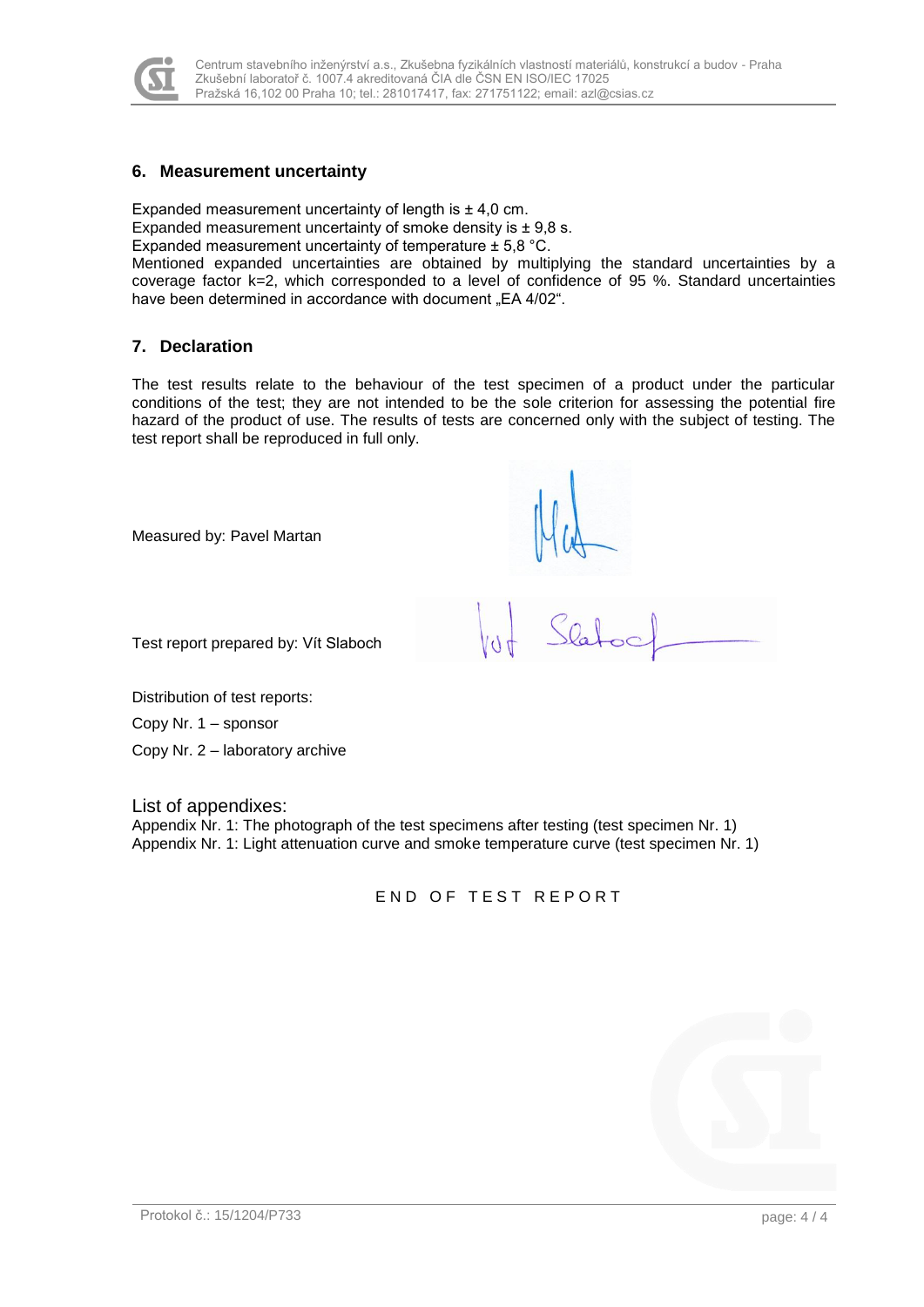